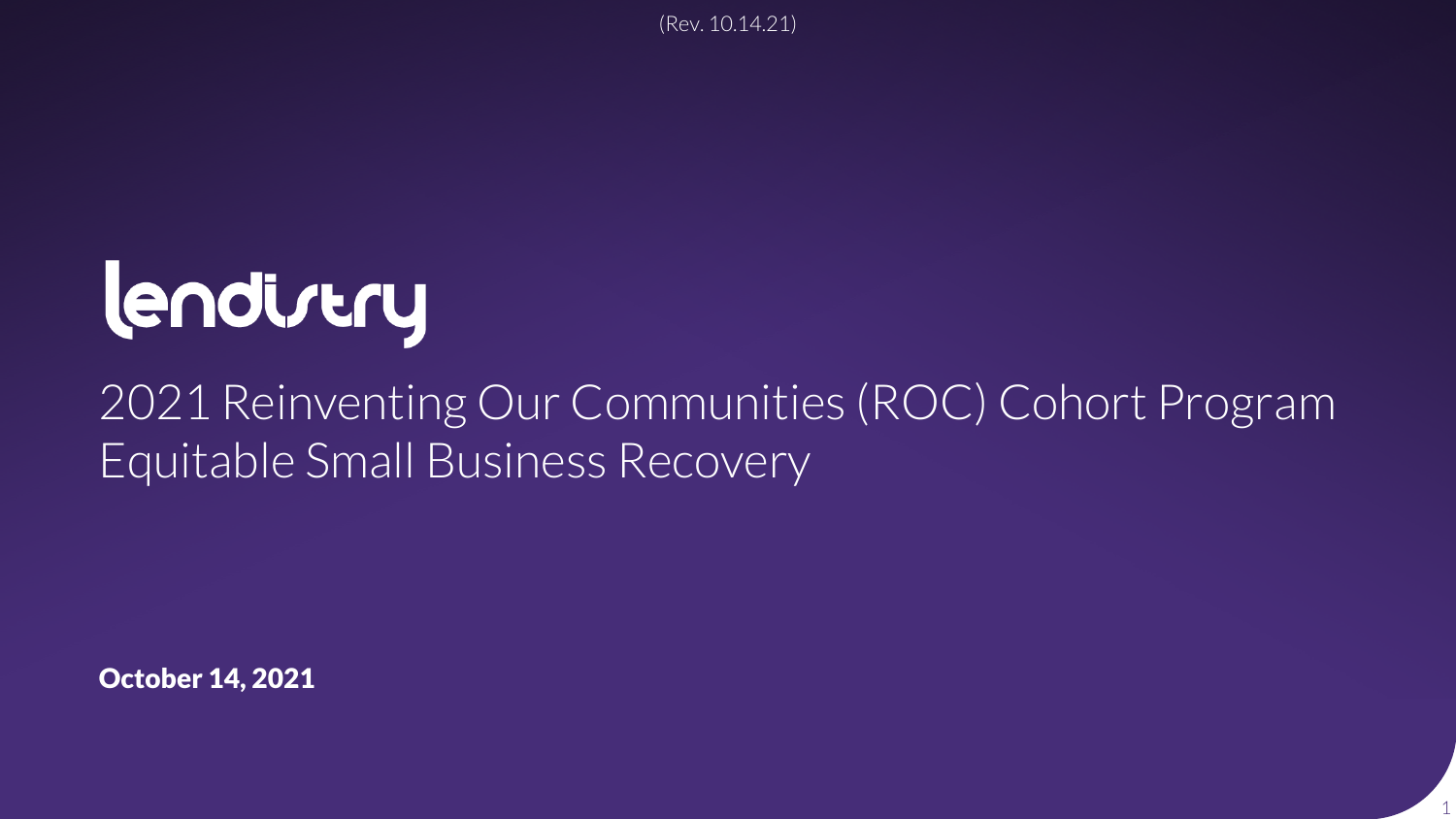### **Indirtry** | Responsible Capital is Disconnected from Consumers



# Asset growth at bigger banks is outpacing



Technology, economies of scale, and public policy contribute to the rapid growth of big banks.

#### $\frac{1}{1}$  Asset growth at bigger banks is outpacing and  $\begin{array}{|l|l|} \hline \end{array}$  There is an accompanying decline in specialist smaller community banks. institutions focused on small businesses and consumers. 2



Larger banks can make larger loans to businesses, and larger loans earn more in interest for a bank while costing the same amount of staff resources to underwrite as smaller loans. That means a bigger bank has less incentive to make the smaller loan sizes that many small businesses need.

#### Sources:

FDIC Community Banking Study 2020 and FDIC Loans to Small Businesses and Farms 1995-Q4'20. https://www.statista.com/statistics/184536/number-of-fdic-insured-us-commercial-bank-institutions/

https://nextcity.org/daily/entry/small-banks-save-small-businesses-so-why-arent-there-more-small-banks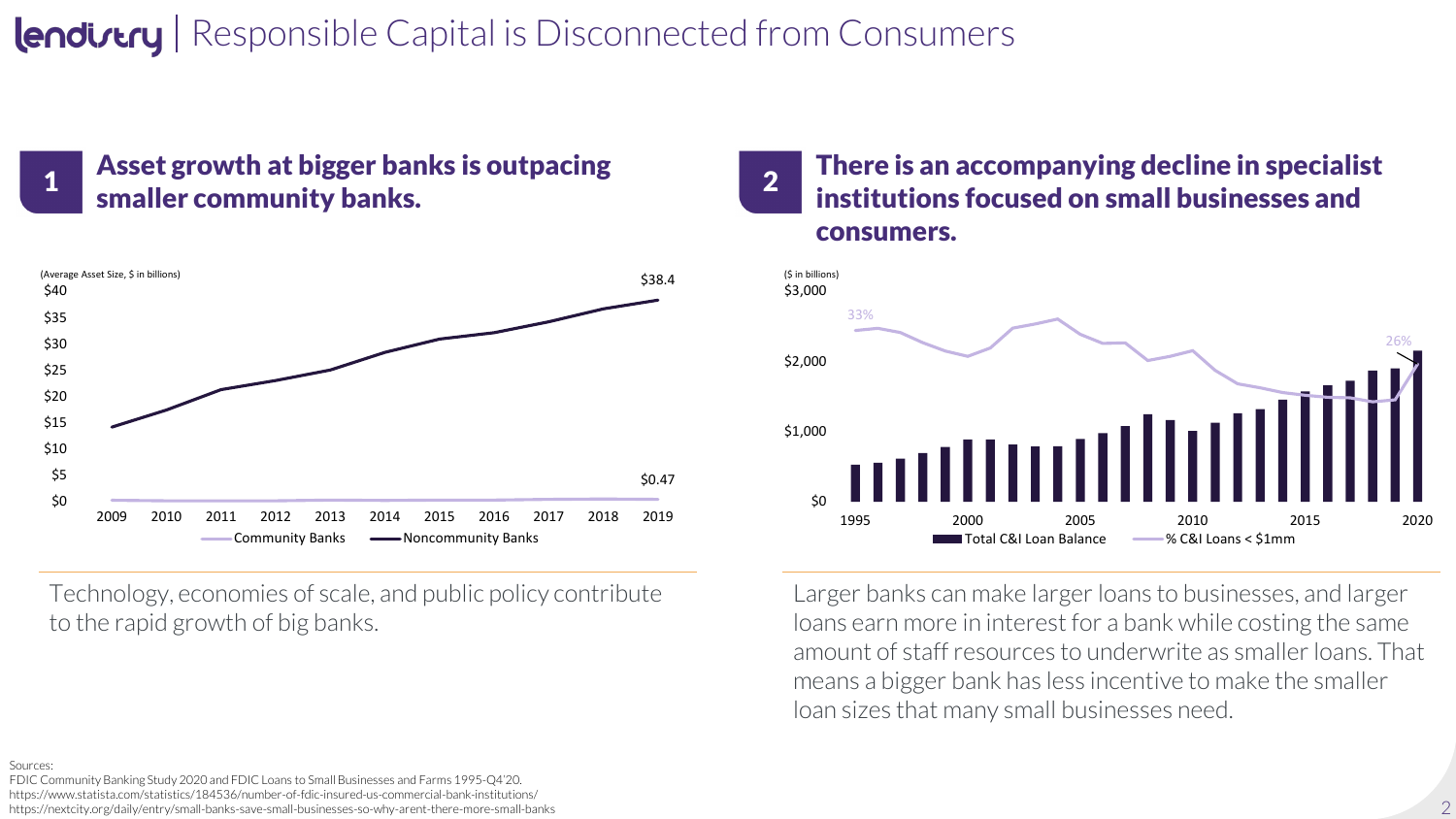### $l$ endi $r$ try | Disparities with Capital

**Black- and Hispanic-owned businesses** are well-represented among small businesses that grow organically but underrepresented among those with external financing.



### Black- and Hispanic-owned businesses face challenges of lower revenues, profit margins, and cash liquidity.

- While business creation among people of color has been higher than among whites for many years, business exit in the first three years has consistently been [higher](https://www.jpmorganchase.com/institute/research/small-business/report-small-business-owner-race-liquidity-survival) for Blackand Hispanic-owned businesses.
- Over half (58%) of Black-owned small businesses were [classified](https://www.fedsmallbusiness.org/medialibrary/FedSmallBusiness/files/2020/DoubleJeopardy_COVID19andBlackOwnedBusinesses) as "at risk or distressed" before the COVID-19 pandemic compared to 27% of white-owned firms.
- Going into the pandemic, Black- and Hispanicowned small businesses had [no more than](https://www.jpmorganchase.com/institute/research/small-business/report-small-business-owner-race-liquidity-survival) two weeks' worth of cash buffer.

Sources

1. https://www.jpmorganchase.com/institute/research/small-business/report-small-business-owner-race-liquidity-survival#finding-1

2. https://www.forbes.com/sites/danestangler/2021/07/27/addressing-complex-challenges-in-small-business-access-to-capital/?sh=fc9b73532482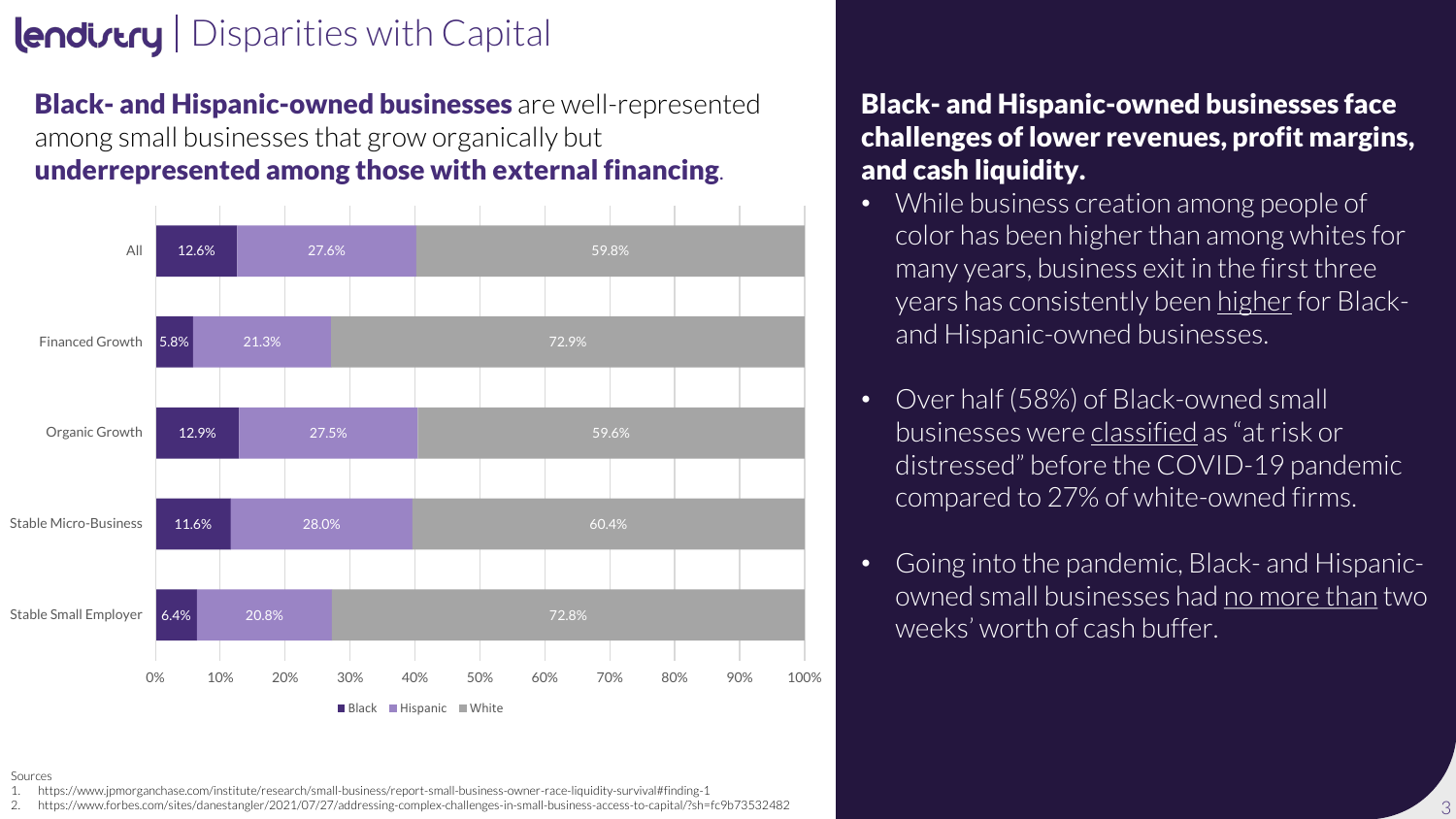### **Indirtry** Access to PPP Loans Were Demographically Uneven

Pre-pandemic differences in financing sources were reflected in PPP applications. Online lenders and CDFIs were disproportionately important capital sources for minority-owned businesses. Access to and utilization of PPP loans was



demographically uneven, reflecting underlying differences in relationships with financial institutions.

#### PPP Success Rate Comparison

| <b>White-Owned</b> | <b>Black-Owned</b> |
|--------------------|--------------------|
| 55%                | 39%                |

Small businesses owned by people of color tend to have weaker banking relationships, experience worse outcomes on credit applications, and are more reliant on personal funds.

#### Sources

- 1. https://bipartisanpolicy.org/download/?file=/wp-content/uploads/2021/07/Access\_to\_Capital\_Fact\_Sheet\_RV2.pdf
- 2. Federal Reserve, Small Business Credit Survey: 2021 Report on Firms Owned by People of Color.
- 3. Reimagine Main Street, "Back to Business: Are Small Businesses Rebounding from COVID-19?" May 2021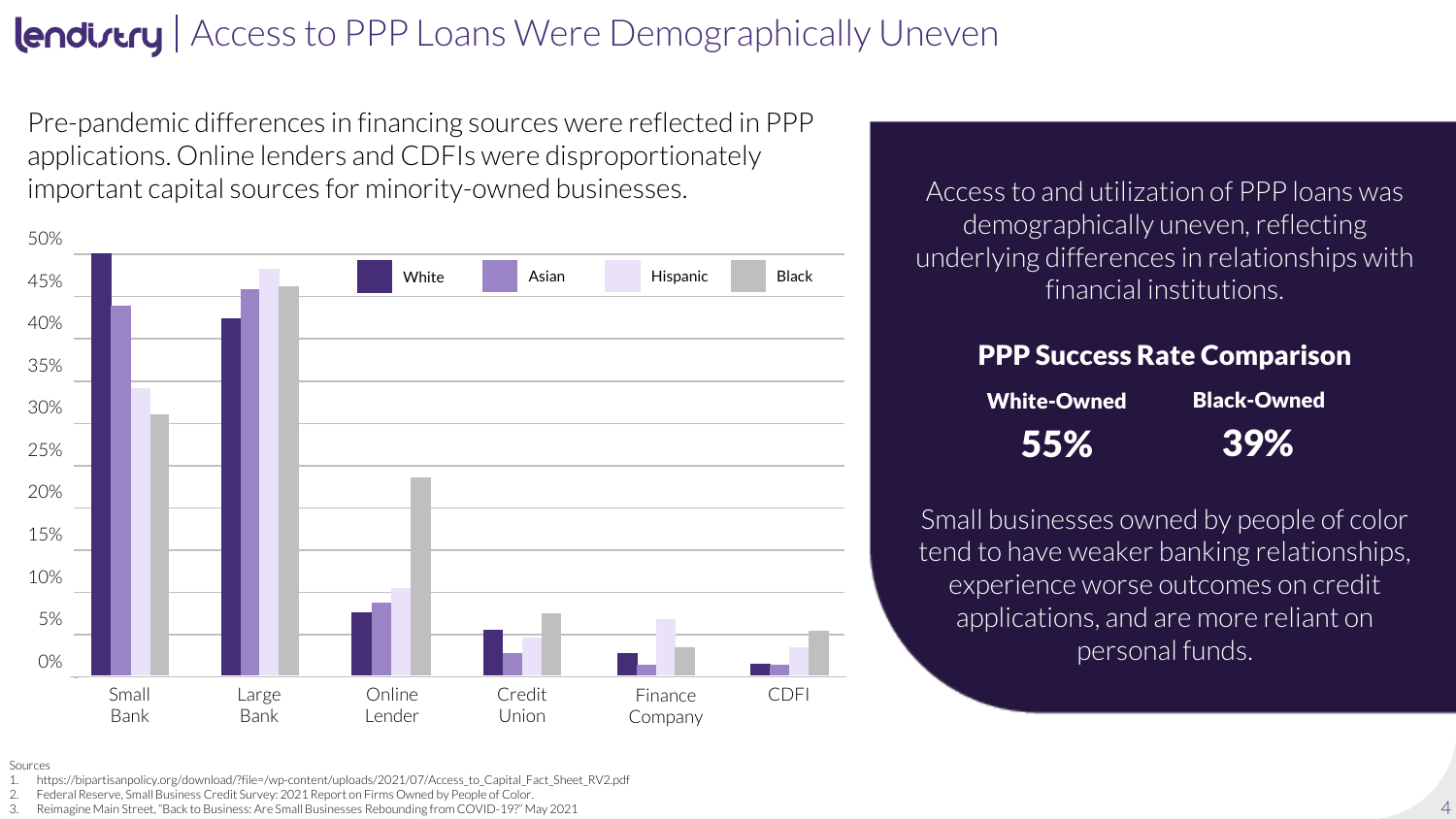### **Indirtry** Financing Disparities in SBA Programs

The 7(a) loan program is the SBA's most common loan program and provides financial help for small businesses with special requirements. It was created to address perceived failures in the market for small business credit and is intended to assist those firms failing to find "credit elsewhere."

However, the 7(a) program has gradually drifted toward larger loan amounts every year since 2015.

## Why does this matter?

SBA loan guarantees are intended to help address gaps in the market, but as they get larger, these programs become increasingly inaccessible for many small businesses who need credit the most.



- Black- and Hispanic-owned small businesses are more **1** Black and insparite owned small businesses
- 2
	- One-quarter of Black- and Hispanic-owned firms, when they apply for external financing, seek less than \$25,000. That compares to 15% and 9%, respectively, for white and Asian-owned firms.
- 3

Over half, 54% and 58%, respectively, of white and Asian-owned small businesses, when they apply for external financing, seek more than \$100,000. That compares to 37% and 33%, respectively, for Blackand Hispanic-owned firms

#### Sources

- 1. https://bipartisanpolicy.org/download/?file=/wp-content/uploads/2021/07/Access\_to\_Capital\_Fact\_Sheet\_RV2.pdf
- 2. Federal Reserve, Small Business Credit Survey: 2021 Report on Firms Owned by People of Color.
- 3. https://www.forbes.com/sites/danestangler/2021/07/27/addressing-complex-challenges-in-small-business-access-to-capital/?sh=fc9b73532482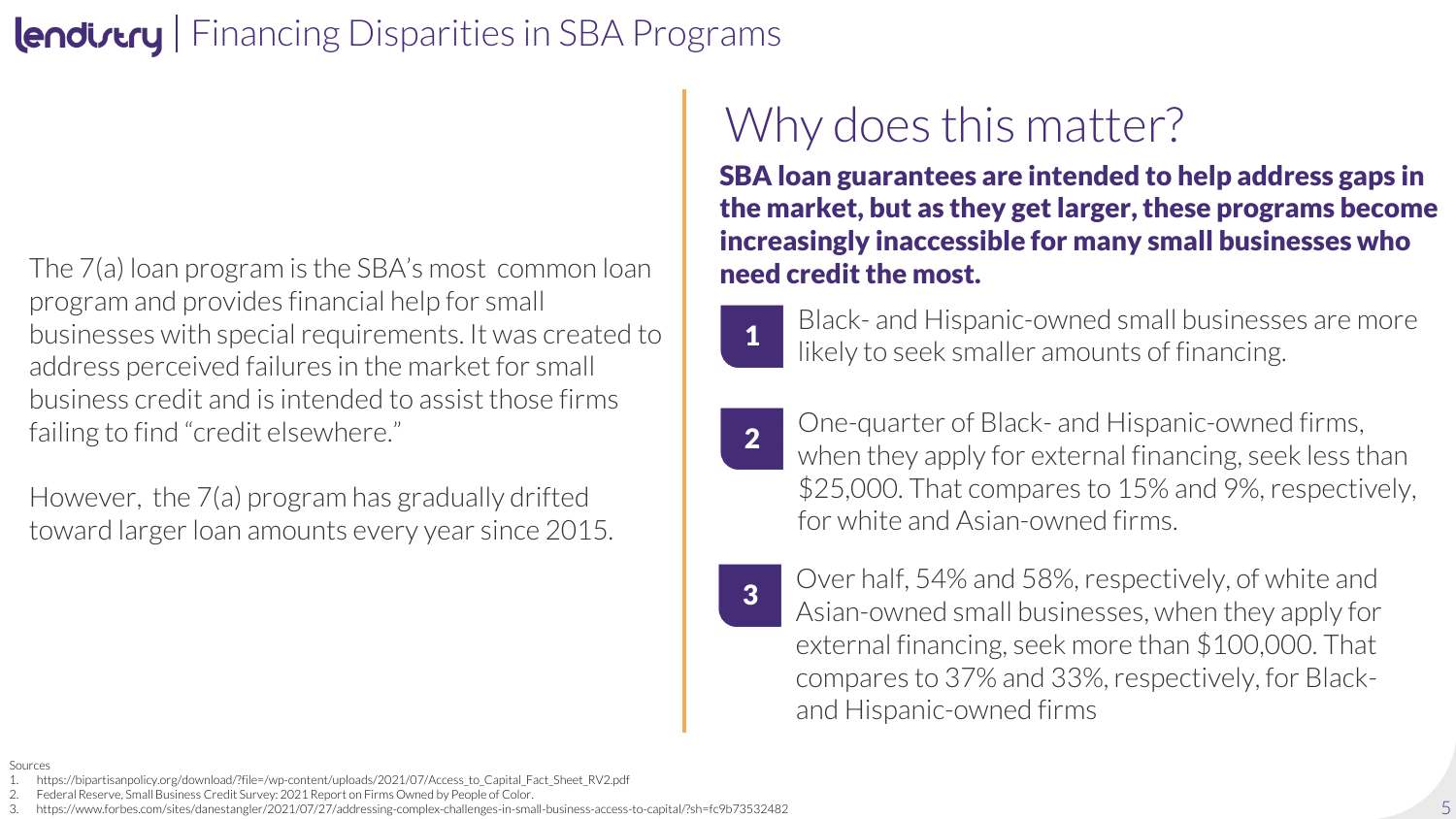### **Lendirtry** | Landscape of Opportunities in the CDFI industry



Prior to the COVID-19 pandemic, 51% of respondent CDFIs reported small business finance as either their primary or secondary line of business. In 2021, the response increased to 61%.

#### CDFI Clients that are Racial or Ethnic Minorities **2 CDFI CHEIRS GRAVE**<br>(Based on a survey of 225 CDFIs)



The minority populations recognized by the CDFI Fund as targeted communities include Hispanics, African Americans, Pacific Islanders, and the native population. **73% of respondent** CDFIs serve clients that are mostly composed of ethnic and racial minorities.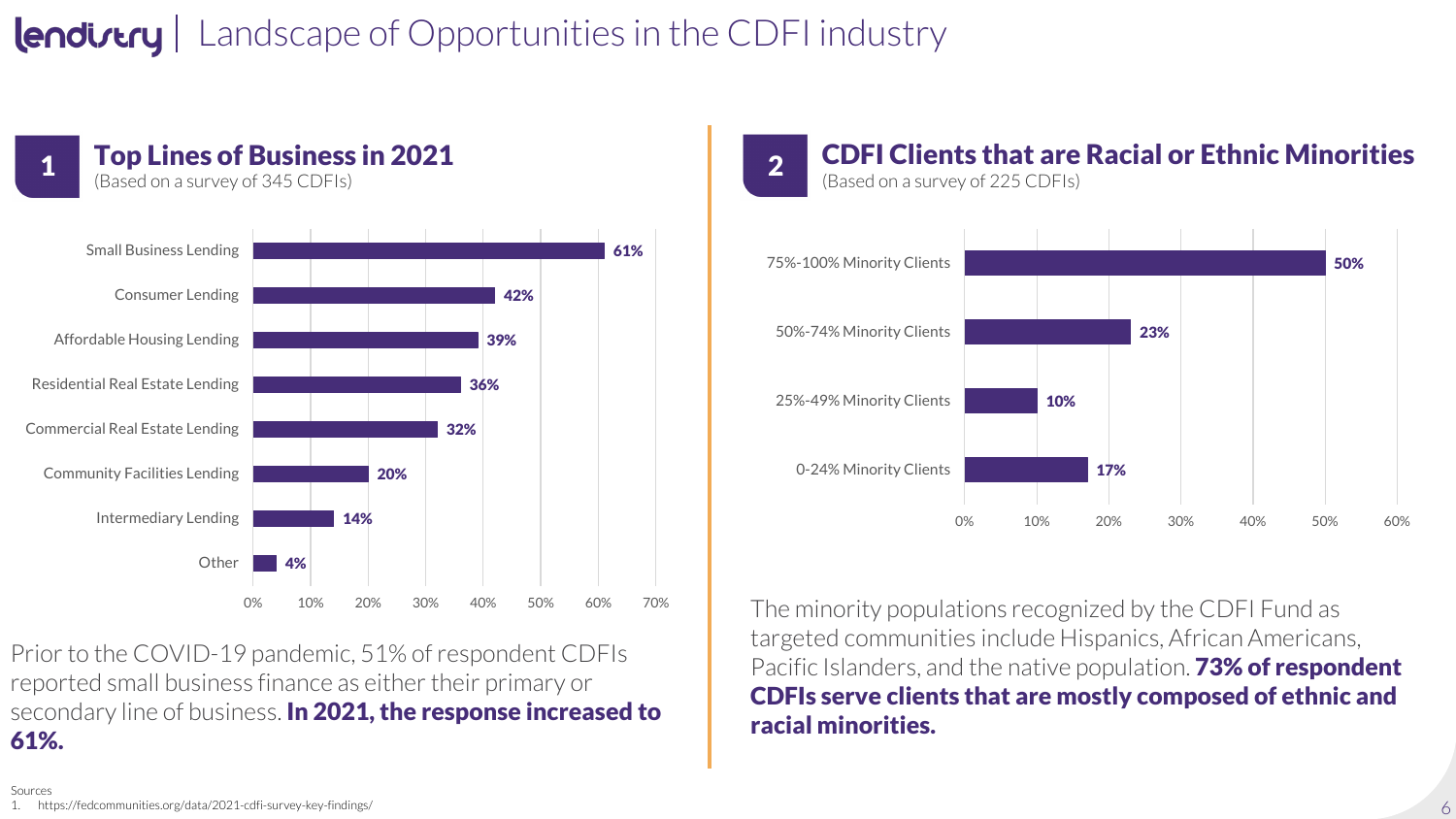### lendivery | Lendistry: Providing Economic Opportunities for Everyone

Lendistry is a minority-led and technology-enabled Community Development Financial Institution (CDFI) that **provides economic** opportunities and progressive growth for small business owners and their underserved **communities** with financing and financial education.

#### **Our Business Model Contract Contract Contract Contract Contract Our Technology**

Along with our non-traditional business model that is technology-led and customer-focused, our team has a collective 300 years of banking experience, making us well-equipped to assist small business owners during unprecedented times.

 $\overline{\phantom{a}}$   $\overline{\phantom{a}}$   $\overline{\phantom{a}}$   $\overline{\phantom{a}}$   $\overline{\phantom{a}}$   $\overline{\phantom{a}}$   $\overline{\phantom{a}}$   $\overline{\phantom{a}}$   $\overline{\phantom{a}}$   $\overline{\phantom{a}}$   $\overline{\phantom{a}}$   $\overline{\phantom{a}}$   $\overline{\phantom{a}}$   $\overline{\phantom{a}}$   $\overline{\phantom{a}}$   $\overline{\phantom{a}}$   $\overline{\phantom{a}}$   $\overline{\phantom{a}}$   $\overline{\$ proprietary technology to enhance the underlying difference. Lendistry is uniquely positioned to use its deploy capital in a scalable way. We have an ongoing investment in our technology to quickly and efficiently

Our target markets are minority small business owners and their underserved communities. This year, we expect to provide over \$10 billion in capital to small business owners and support over 2+ million jobs.

#### **Our Social Impact Current Course Current Current Current Current Current Current Current Current Current Current Current Current Current Current Current Current Current Current Current Current Current Current Current Curr**



all **South Community Development** red to the manufacture of the hand relationships relationships,  $\epsilon$ 

**CDE** Community Development

 $P_{\text{max}}$  and  $P_{\text{max}}$  reliant on  $P_{\text{max}}$  are more reliant on  $P_{\text{max}}$  and  $P_{\text{max}}$  are more reliant on  $P_{\text{max}}$  and  $P_{\text{max}}$  are more reliant on  $P_{\text{max}}$  and  $P_{\text{max}}$  are more reliant on  $P_{\text{max}}$  and  $P_{\text{max}}$ 

AlfHLBank Ludial Lud<br>**ian Francisco** Home Bank Federal Loan

Entity



Small Business Administration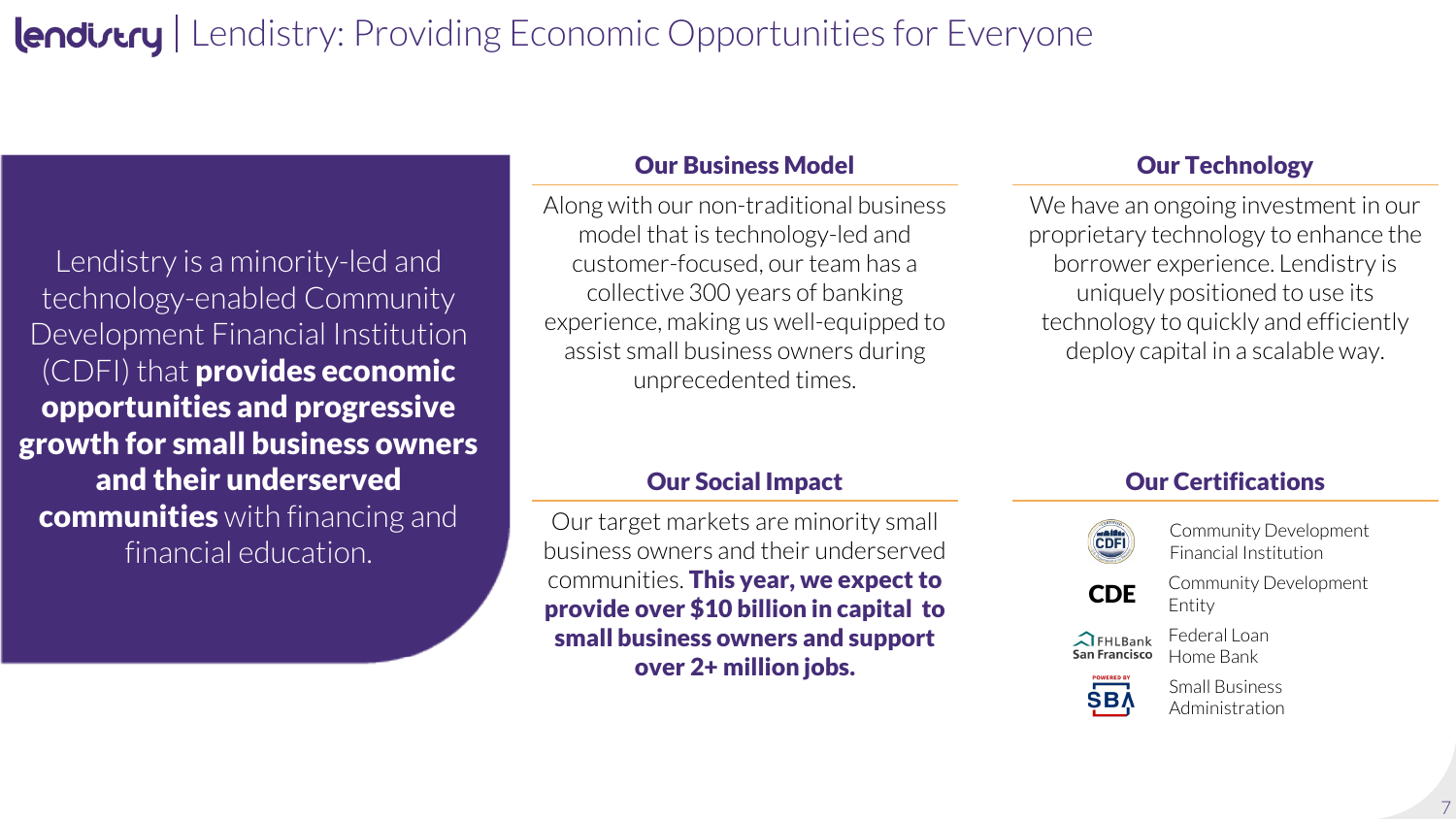### lendivery | The Innovation Process

Despite extraordinary circumstances, this last year heralds a rapid ascent in Lendistry's customer acquisition, market penetration, and positive social impact. As the only **fintech CDFI**, our **proprietary technology** and online application portal enable a faster and more widely accessible lending process for small business borrowers.

Ongoing investment in technology gives Lendistry the ability to adapt to small business lending trends as they occur. Our proprietary technology allows to pivot when needed and create innovative products to continuously foster the equitable distribution of capital.

### Lendistry's Ongoing Investment in Technology

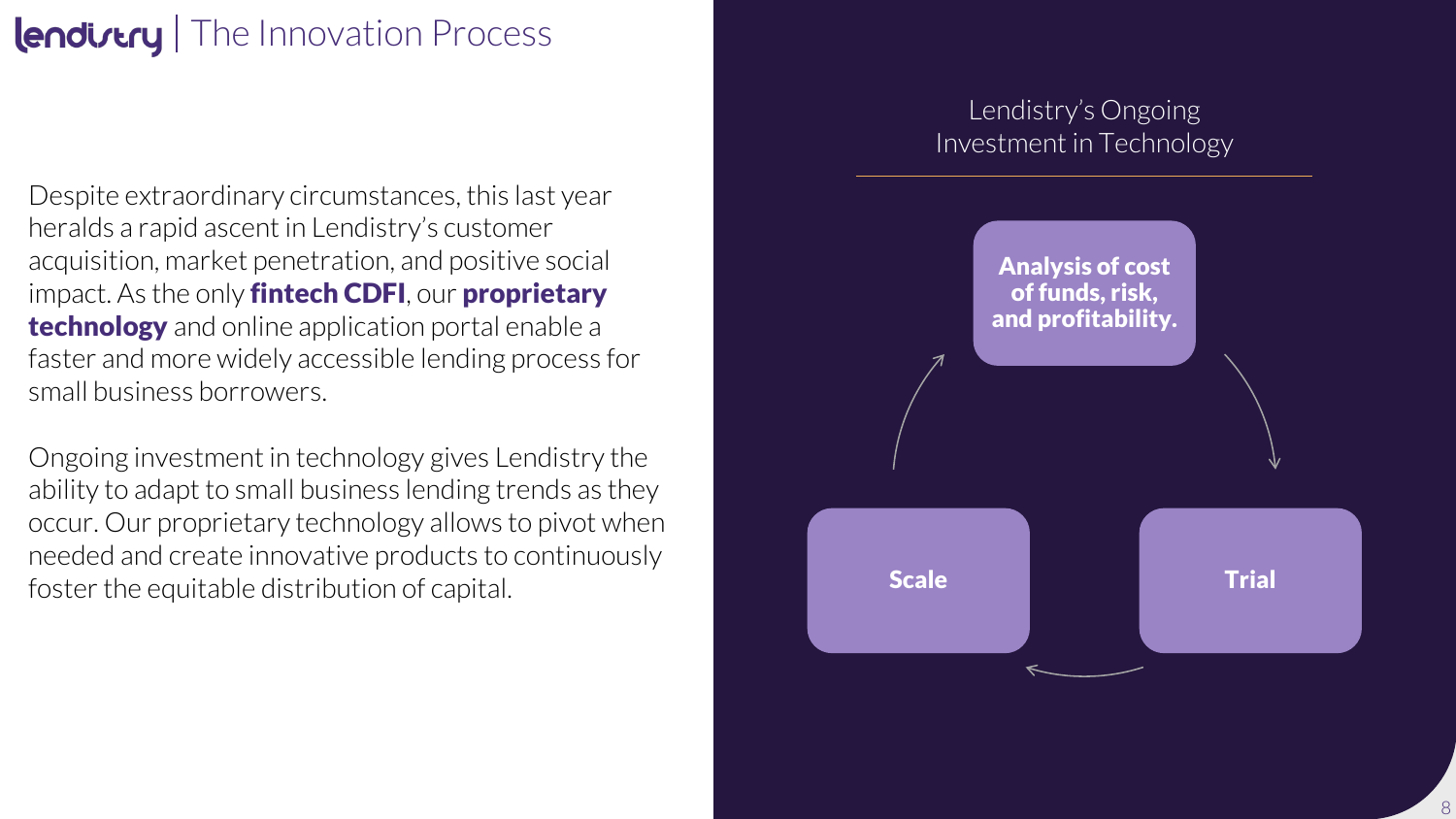### **Iendirtry** | Innovative Building Blocks



#### Capital Deployment

Alignment with capital deployers for larger collaboration .



**Technology** Seamless integration, customer-centric, scalability.



#### Innovative Products

Customer survey, understanding capital landscape, responsible capital stack.

Lendistry's goal is to provide economic opportunities for everyone.